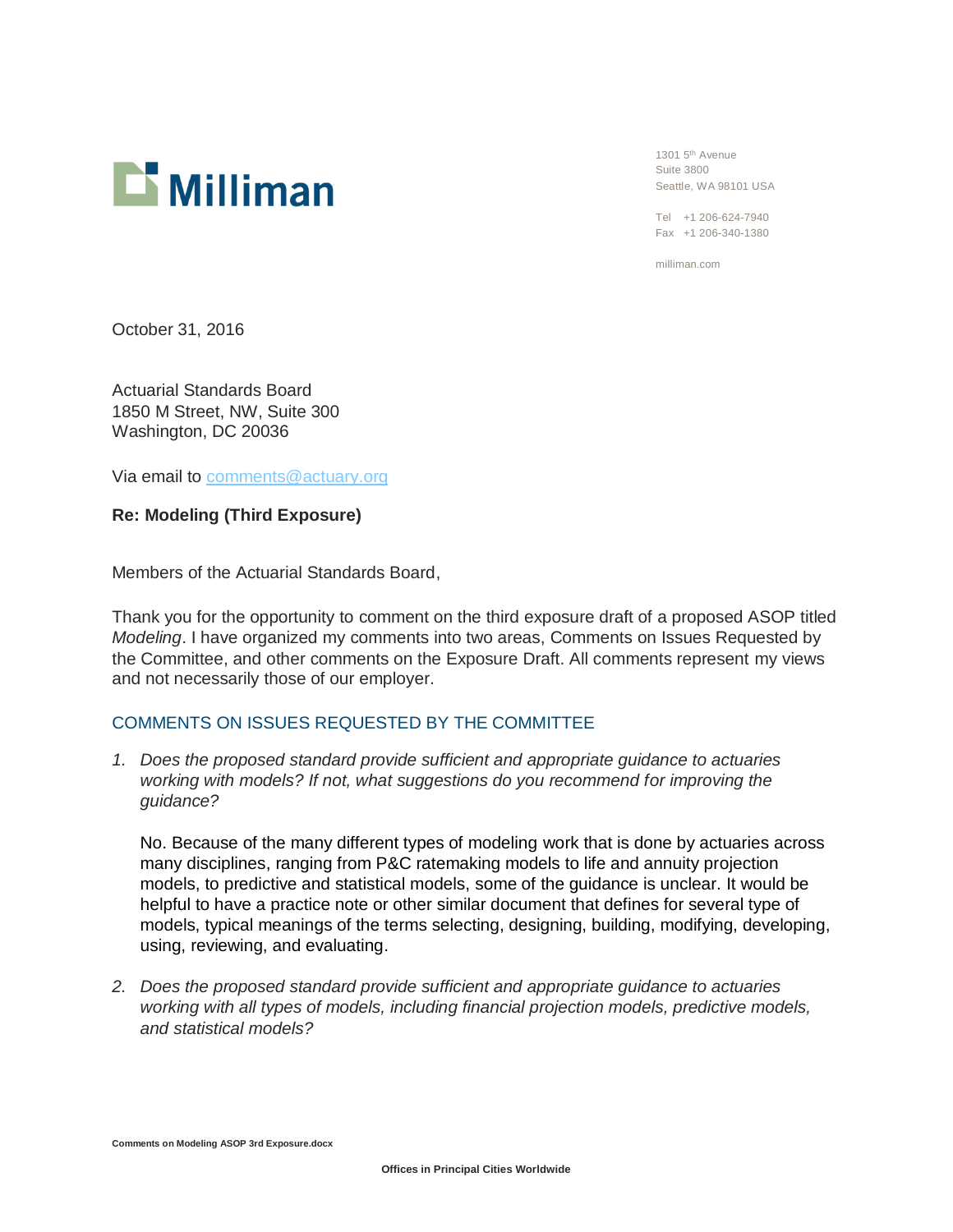

The following items lack clarity.

- **Section 1.2 on the scope allows for a simple model to be exempt, as well as models that** do not have material financial impact or are not heavily relied upon by the user. In cases where a simple model is used for an assumption, but may be replaced by a predictive model, this seems to imply that the ASOP would apply, which could cause companies to avoid refining their assumptions in order to mitigate the amount of additional work required for documentation. Some commentary on whether this is intended, or perhaps on the amount of differentiation from the prior assumption that would be allowed without causing the "material financial impact" clause is appropriate. In cases where a predictive model is used for marketing purposes, and has a corresponding effect on the quantity of business sold, is this considered a material financial impact, or is that definition restricted to valuation of inforce business?
- The requirement for documentation of uncertainty in section 3.6.2.b also needs more specification, particularly for predictive and statistical models.

## OTHER COMMENTS

I suggest the following revisions to the language to aid clarity.

- Section 2.6. Intended purpose. If the actuary's role includes designing, building, or developing the **model**, or if the actuary's role includes modifying, reviewing or evaluating the **model** *before being selected or used* in a specific project, *the planned uses* for the **model**, depending on the actuary's role at the time actuarial services are performed to meet the needs of the principal or the actuary.
- If the actuary's role includes selecting or using the **model** in a specific project or if the actuary's role includes modifying, reviewing or evaluating the **model** *when it is being selected or used* in a specific project, *the specific goal or question addressed*, depending on the actuary's role at the time actuarial services are performed to meet the needs of the principal or the actuary.
- Section 2.11. Parameters. A type of mathematical, financial, contractual, economic, scientific, or statistical **input** to **models**. Examples include pension plan provisions, expected values in mathematical distributions, and coefficients of variables in regression formulas, when the coefficients of regression analysis are being used to populate an assumption in a dependent model.
- Section 3.2.d. Add: Discussion of limitations should include commentary on as to where extrapolation will occur, as well as to where there is potentially high variability.